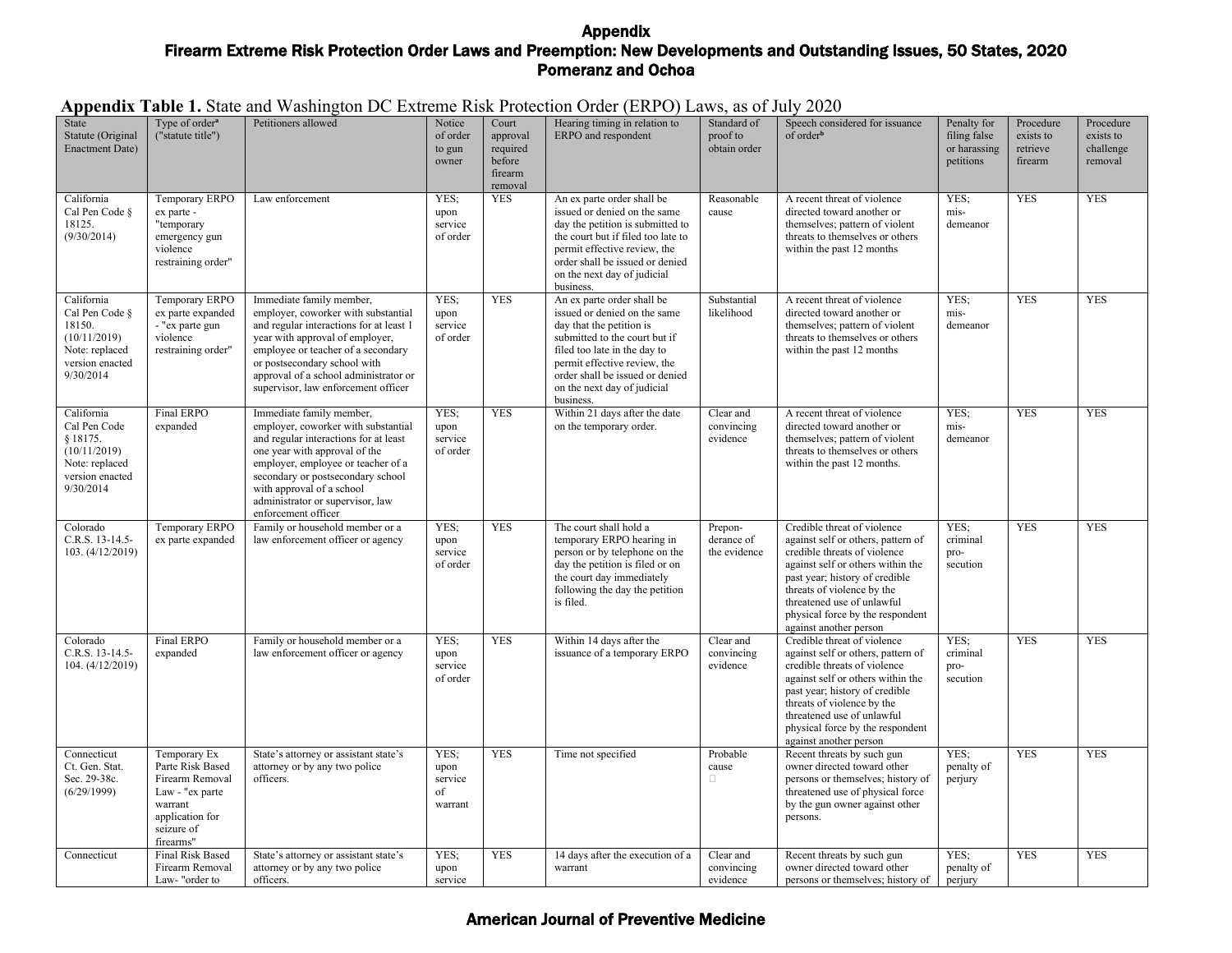| State<br>Statute (Original<br><b>Enactment Date)</b>                   | Type of order <sup>a</sup><br>("statute title")                                                                      | Petitioners allowed                                                                                                                                                                                                                                                                           | Notice<br>of order<br>to gun<br>owner | Court<br>approval<br>required<br>before<br>firearm<br>removal | Hearing timing in relation to<br>ERPO and respondent                                                                                                                                                                                                                                                                   | Standard of<br>proof to<br>obtain order | Speech considered for issuance<br>of order <sup>b</sup>                                                                                                                                                                                                                                                                                                                                                                        | Penalty for<br>filing false<br>or harassing<br>petitions | Procedure<br>exists to<br>retrieve<br>firearm | Procedure<br>exists to<br>challenge<br>removal |
|------------------------------------------------------------------------|----------------------------------------------------------------------------------------------------------------------|-----------------------------------------------------------------------------------------------------------------------------------------------------------------------------------------------------------------------------------------------------------------------------------------------|---------------------------------------|---------------------------------------------------------------|------------------------------------------------------------------------------------------------------------------------------------------------------------------------------------------------------------------------------------------------------------------------------------------------------------------------|-----------------------------------------|--------------------------------------------------------------------------------------------------------------------------------------------------------------------------------------------------------------------------------------------------------------------------------------------------------------------------------------------------------------------------------------------------------------------------------|----------------------------------------------------------|-----------------------------------------------|------------------------------------------------|
| Ct. Gen. Stat.<br>Sec. 29-38c.<br>(6/29/1999)                          | determine if state<br>should return<br>firearm/<br>ammunition<br>seized via warrant<br>or hold it up to<br>one year" |                                                                                                                                                                                                                                                                                               | of<br>warrant                         |                                                               |                                                                                                                                                                                                                                                                                                                        |                                         | threatened use of physical force<br>by the gun owner against other<br>persons.                                                                                                                                                                                                                                                                                                                                                 |                                                          |                                               |                                                |
| District of<br>Columbia<br>D.C. Code $§$ 7-<br>2510.04.<br>(1/30/2019) | Temporary ERPO<br>ex parte expanded                                                                                  | Persons related by blood, adoption,<br>guardianship, marriage, domestic<br>partnership, having a child in<br>common, cohabitating, or<br>maintaining a romantic, dating, or<br>sexual relationship; sworn member of<br>the Metropolitan Police Department;<br>or a mental health professional | YES;<br>upon<br>service<br>of order   | <b>YES</b>                                                    | If the petitioner requests that<br>the court issue an ex parte<br>ERPO, the court shall grant or<br>deny the request on the same<br>day that the request was made,<br>unless the request is filed too<br>late in the day to permit<br>effective review.                                                                | Probable<br>cause                       | History or pattern of threats of<br>violence directed toward<br>themselves or others; recent<br>threats of violence directed<br>toward themselves or others                                                                                                                                                                                                                                                                    | YES:<br>penalty of<br>perjury                            | <b>YES</b>                                    | <b>YES</b>                                     |
| District of<br>Columbia<br>D.C. Code § 7-<br>2510.03.<br>(1/30/2019)   | Final ERPO<br>expanded                                                                                               | Persons related by blood, adoption,<br>guardianship, marriage, domestic<br>partnership, having a child in<br>common, cohabitating, or<br>maintaining a romantic, dating, or<br>sexual relationship; sworn member of<br>the Metropolitan Police Department;<br>or a mental health professional | YES;<br>upon<br>service<br>of order   | <b>YES</b>                                                    | Within 10 days after the date<br>the petition was file.                                                                                                                                                                                                                                                                | Prepon-<br>derance of<br>the evidence   | History or pattern of threats of<br>violence directed toward<br>themselves or others; recent<br>threats of violence directed<br>toward themselves or others                                                                                                                                                                                                                                                                    | YES:<br>penalty of<br>perjury                            | <b>YES</b>                                    | <b>YES</b>                                     |
| Delaware<br>10 Del. C. §<br>7703.<br>(6/27/2018)                       | Temporary ERPO<br>ex parte -<br>"emergency<br>hearings"                                                              | Law enforcement                                                                                                                                                                                                                                                                               | Yes:<br>upon<br>service<br>of order   | <b>YES</b>                                                    | The Justice of the Peace Court<br>shall hear a request for an<br>order within 24 hours of the<br>filing of the affidavit or<br>verified petition.<br>If the Justice of the Peace<br>Court issues an emergency<br>lethal violence protective<br>order the Superior Court must<br>hold a full hearing within 15<br>days. | Prepon-<br>derance of<br>the evidence   | No                                                                                                                                                                                                                                                                                                                                                                                                                             | YES:<br>penalty of<br>perjury                            | <b>YES</b>                                    | <b>YES</b>                                     |
| Delaware<br>10 Del. C. §<br>7704.<br>(6/27/2018)                       | Final ERPO<br>expanded -<br>"nonemergency<br>hearings"                                                               | A family member of the respondent<br>or a law-enforcement officer                                                                                                                                                                                                                             | Yes:<br>upon<br>service<br>of order   | <b>YES</b>                                                    | If a lethal violence protective<br>order is issued, the court shall<br>inform the respondent that the<br>respondent is entitled to 1<br>hearing; if a hearing is<br>requested, it must be held<br>within 15 days of the filing of<br>an affidavit or verified petition                                                 | clear and<br>convincing<br>evidence     | No                                                                                                                                                                                                                                                                                                                                                                                                                             | YES:<br>penalty of<br>perjury                            | <b>YES</b>                                    | <b>YES</b>                                     |
| Florida<br>Fla. Stat. §<br>790.401.<br>(3/9/2018)                      | Temporary ERPO<br>ex parte                                                                                           | Law enforcement                                                                                                                                                                                                                                                                               | YES;<br>upon<br>service<br>of order   | <b>YES</b>                                                    | The court must hold a<br>temporary ex parte risk<br>protection order hearing in<br>person or by telephone on the<br>day the petition is filed or on<br>the business day immediately<br>following the day the petition<br>is filed.                                                                                     | reasonable<br>cause                     | A recent or past threat of<br>violence in the last 12 months<br>against themselves or others,<br>whether respondent threatened<br>to use, against themselves or<br>others any weapons, recurring<br>threat to use physical force by<br>the respondent against another<br>person; affidavit must state the<br>specific statements that give rise<br>to a reasonable fear of<br>significant dangerous acts by the<br>respondent. | YES;<br>felony of a<br>third degree                      | <b>YES</b>                                    | <b>YES</b>                                     |
| Florida<br>Fla. Stat. §<br>790.401.<br>(3/9/2018)                      | Final ERPO                                                                                                           | Law enforcement                                                                                                                                                                                                                                                                               | YES;<br>upon<br>service<br>of order   | <b>YES</b>                                                    | No later than 14 days after the<br>date of the order                                                                                                                                                                                                                                                                   | clear and<br>convincing<br>evidence     | A recent or past threat of<br>violence in the last 12 months<br>against themselves or others,<br>whether respondent threatened                                                                                                                                                                                                                                                                                                 | YES:<br>felony of a<br>third degree                      | <b>YES</b>                                    | <b>YES</b>                                     |

### American Journal of Preventive Medicine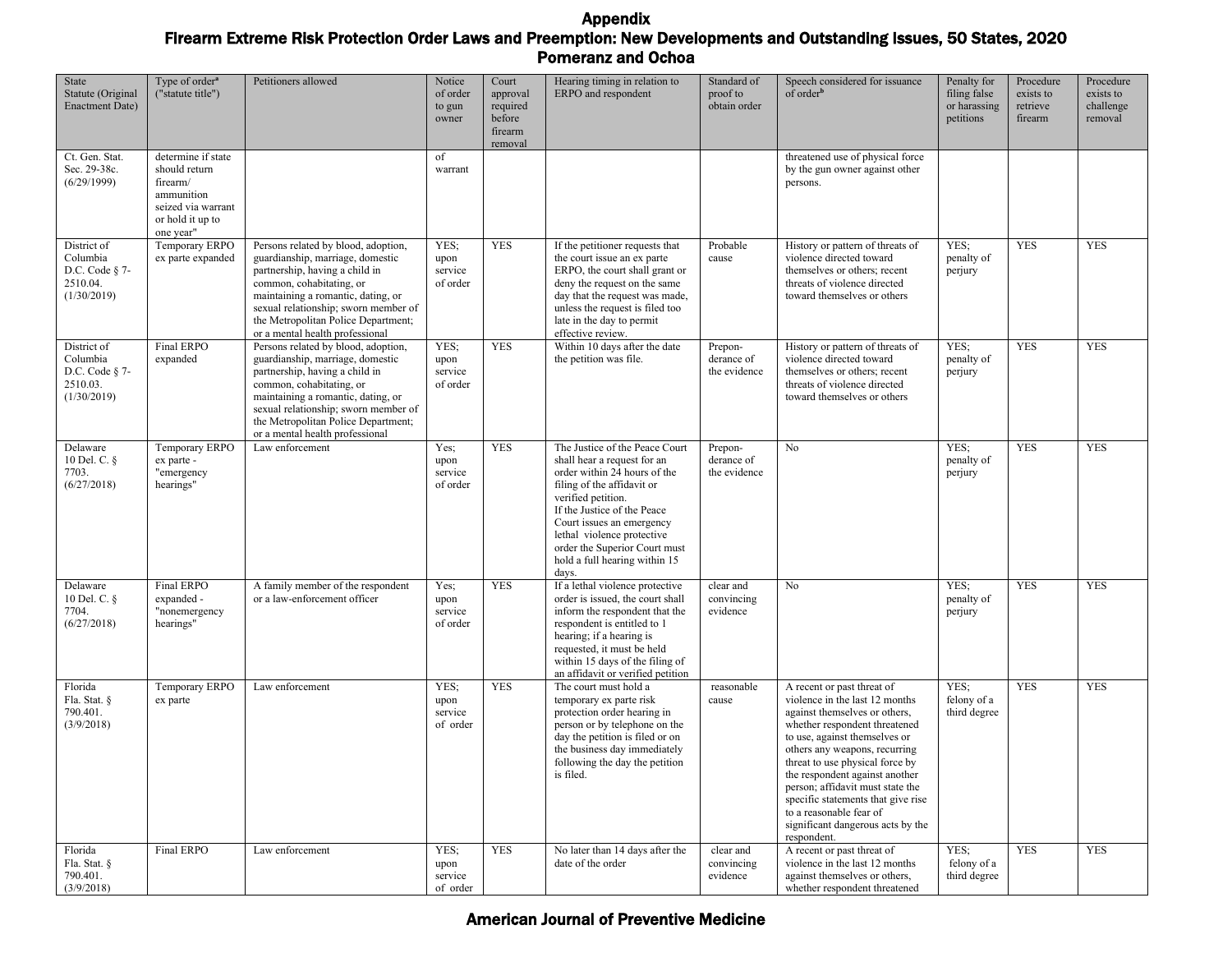| State<br>Statute (Original<br><b>Enactment Date)</b>           | Type of order <sup>a</sup><br>("statute title")                                                                | Petitioners allowed                                                                                                         | Notice<br>of order<br>to gun<br>owner    | Court<br>approval<br>required<br>before<br>firearm<br>removal | Hearing timing in relation to<br>ERPO and respondent                                                                                                                                                                                         | Standard of<br>proof to<br>obtain order | Speech considered for issuance<br>of order <sup>b</sup>                                                                                                                                                                                                                                      | Penalty for<br>filing false<br>or harassing<br>petitions | Procedure<br>exists to<br>retrieve<br>firearm | Procedure<br>exists to<br>challenge<br>removal |
|----------------------------------------------------------------|----------------------------------------------------------------------------------------------------------------|-----------------------------------------------------------------------------------------------------------------------------|------------------------------------------|---------------------------------------------------------------|----------------------------------------------------------------------------------------------------------------------------------------------------------------------------------------------------------------------------------------------|-----------------------------------------|----------------------------------------------------------------------------------------------------------------------------------------------------------------------------------------------------------------------------------------------------------------------------------------------|----------------------------------------------------------|-----------------------------------------------|------------------------------------------------|
|                                                                |                                                                                                                |                                                                                                                             |                                          |                                                               |                                                                                                                                                                                                                                              |                                         | to use, against themselves or<br>others any weapons, recurring<br>threat to use physical force by<br>the respondent against another<br>person; affidavit must state the<br>specific statements that give rise<br>to a reasonable fear of<br>significant dangerous acts by the<br>respondent. |                                                          |                                               |                                                |
| Hawaii<br>HRS § 134-64.<br>(6/26/2019)                         | Temporary ERPO<br>ex parte expanded<br>- "ex parte gun<br>violence<br>protective order"                        | Law enforcement officer, family or<br>household member of the gun owner,<br>medical professional, educator, or<br>colleague | YES;<br>upon<br>service<br>of order      | <b>YES</b>                                                    | The court shall issue or deny<br>an ex parte gun violence<br>protective order on the same<br>day that the petition is<br>submitted to the court, unless<br>the petition is filed too late in<br>the day to permit effective<br>adjudication. | Probable<br>cause                       | Threat of violence against the<br>respondent's self or another<br>person, regardless of whether<br>the violence involves a firearm                                                                                                                                                           | YES;<br>mis-<br>demeanor                                 | <b>YES</b>                                    | <b>YES</b>                                     |
| Hawaii<br>HRS § 134-65.<br>(6/26/2019)                         | Final ERPO<br>expanded - "One-<br>year gun violence<br>protective order<br>after notice and<br>hearing"        | Law enforcement officer, family or<br>household member of the gun owner,<br>medical professional, educator, or<br>colleague | YES:<br>upon<br>service<br>of order      | <b>YES</b>                                                    | Within 14 days of the granting<br>of the petition for an ex parte<br>gun violence protective order.                                                                                                                                          | Prepon-<br>derance of<br>the evidence   | Threat of violence against the<br>respondent's self or another<br>person, regardless of whether<br>the violence involves a firearm                                                                                                                                                           | YES:<br>mis-<br>demeanor                                 | <b>YES</b>                                    | <b>YES</b>                                     |
| Illinois<br>430 ILCS 67/35.<br>(7/16/2018)                     | Temporary ERPO<br>ex parte expanded<br>- "emergency<br>hearing"                                                | Family member and law enforcement<br>officer                                                                                | YES;<br>upon<br>service<br>of order      | <b>YES</b>                                                    | An emergency hearing held on<br>an ex parte basis shall be held<br>the same day that the petition<br>is filed or the next day that the<br>court is in session.                                                                               | Probable<br>cause                       | No                                                                                                                                                                                                                                                                                           | YES:<br>penalty of<br>perjury                            | <b>YES</b>                                    | <b>YES</b>                                     |
| Illinois<br>430 ILCS 67/40.<br>(7/16/2018)                     | Final ERPO<br>expanded - "Six-<br>month orders"                                                                | Family member and law enforcement<br>officer                                                                                | YES;<br>upon<br>service<br>of order      | <b>YES</b>                                                    | Within 30 days from receipt of<br>a petition.                                                                                                                                                                                                | Clear and<br>convincing<br>evidence     | History of threatened use of<br>physical force against another<br>person, recent threat of violence<br>directed toward themselves or<br>another, pattern of violent<br>threats directed toward<br>themselves or another person                                                               | YES:<br>penalty of<br>perjury                            | <b>YES</b>                                    | <b>YES</b>                                     |
| Indiana<br>Ind. Code Ann.<br>\$35-47-14-2.<br>(3/24/2006)      | Temporary risk<br>based firearm<br>removal law - "ex<br>parte warrant for<br>search and seizure<br>of firearm" | Law enforcement                                                                                                             | YES;<br>upon<br>service<br>of<br>warrant | <b>YES</b>                                                    | Time not specified                                                                                                                                                                                                                           | Probable<br>cause                       | The law enforcement officer's<br>conversations with the gun<br>owner who is alleged to be<br>dangerous, or another individual<br>if the law enforcement officer<br>believes that information<br>obtained from this individual is<br>credible and reliable                                    | YES:<br>penalty of<br>perjury                            | <b>YES</b>                                    | <b>YES</b>                                     |
| Indiana<br>Ind. Code Ann.<br>\$35-47-14-3.<br>(3/24/2006)      | Temporary risk<br>based firearm<br>removal law -<br>"warrantless<br>search"                                    | Law enforcement                                                                                                             | NO.                                      | NO: law<br>enforce-<br>ment<br>affidavit<br>after<br>removal  | n/a                                                                                                                                                                                                                                          | Probable<br>cause                       | No                                                                                                                                                                                                                                                                                           | YES:<br>penalty of<br>perjury                            | <b>YES</b>                                    | <b>YES</b>                                     |
| Indiana<br>Ind. Code Ann.<br>§Sec. 35-47-14-<br>6. (3/24/2006) | Final Risk Based<br>Firearm Removal<br>Law - "Order"                                                           | Members of law enforcement                                                                                                  | YES;<br>upon<br>service<br>of<br>warrant | <b>YES</b>                                                    | The court shall make a good<br>faith effort to conduct the<br>hearing not later than 14 days<br>after the filing of a search<br>warrant (or as soon as<br>possible).                                                                         | Clear and<br>convincing<br>evidence     | No                                                                                                                                                                                                                                                                                           | YES;<br>penalty of<br>perjury                            | <b>YES</b>                                    | <b>YES</b>                                     |
| Maryland<br>Md. PUBLIC<br><b>SAFETY Code</b>                   | Temporary -<br>ERPO ex parte<br>expanded by                                                                    | Physician, psychologist, clinical<br>social worker, licensed clinical<br>professional counselor, clinical nurse             | Yes;<br>upon                             | Yes, by a<br>District<br>Court                                | Time not specified                                                                                                                                                                                                                           | Reasonable<br>grounds                   | Statements of the respondent or<br>any other information that led<br>the petitioner to believe that the                                                                                                                                                                                      | YES:<br>penalty of<br>perjury                            | <b>YES</b>                                    | <b>YES</b>                                     |

# American Journal of Preventive Medicine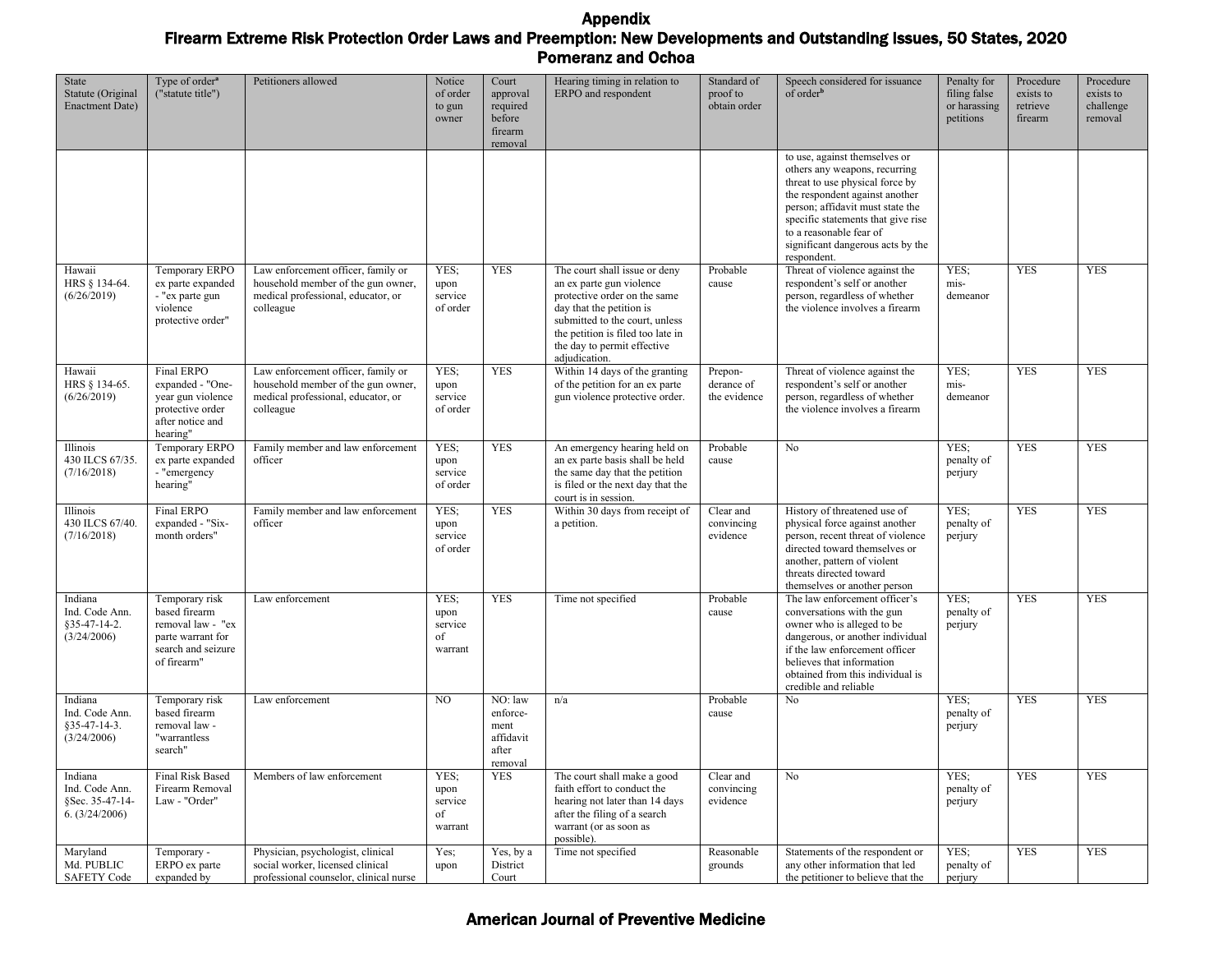| State<br>Statute (Original<br><b>Enactment Date)</b>                         | Type of order <sup>a</sup><br>("statute title")                                          | Petitioners allowed                                                                                                                                                                                                                                                                                                                                                                                                                                                                                                                                                                                           | Notice<br>of order<br>to gun<br>owner | Court<br>approval<br>required<br>before<br>firearm<br>removal | Hearing timing in relation to<br>ERPO and respondent                                                                                                                                                                                                                                                                                                                                                                                                                                                                                                                                                        | Standard of<br>proof to<br>obtain order | Speech considered for issuance<br>of order <sup>b</sup>                                                                                                                                                                                                                                                                               | Penalty for<br>filing false<br>or harassing<br>petitions                                                                               | Procedure<br>exists to<br>retrieve<br>firearm | Procedure<br>exists to<br>challenge<br>removal |
|------------------------------------------------------------------------------|------------------------------------------------------------------------------------------|---------------------------------------------------------------------------------------------------------------------------------------------------------------------------------------------------------------------------------------------------------------------------------------------------------------------------------------------------------------------------------------------------------------------------------------------------------------------------------------------------------------------------------------------------------------------------------------------------------------|---------------------------------------|---------------------------------------------------------------|-------------------------------------------------------------------------------------------------------------------------------------------------------------------------------------------------------------------------------------------------------------------------------------------------------------------------------------------------------------------------------------------------------------------------------------------------------------------------------------------------------------------------------------------------------------------------------------------------------------|-----------------------------------------|---------------------------------------------------------------------------------------------------------------------------------------------------------------------------------------------------------------------------------------------------------------------------------------------------------------------------------------|----------------------------------------------------------------------------------------------------------------------------------------|-----------------------------------------------|------------------------------------------------|
| Ann. § 5-603.<br>(4/24/2018)                                                 | Commissioner -<br>"Interim extreme<br>risk protective<br>order"                          | specialist in psychiatric and mental<br>health nursing, psychiatric nurse<br>practitioner, licensed clinical<br>marriage or family therapist, or<br>health officer or designee of a health<br>officer who has examined the<br>individual; law enforcement officer;<br>spouse; cohabitant; person related to<br>the respondent by blood, marriage, or<br>adoption; individual who has a child<br>in common; current dating or<br>intimate partner; and current or<br>former legal guardian.                                                                                                                    | service<br>of order                   | Comm-<br>issioner                                             |                                                                                                                                                                                                                                                                                                                                                                                                                                                                                                                                                                                                             |                                         | respondent presents an<br>immediate and present danger of<br>causing personal injury to the<br>respondent or others including<br>any<br>threat of violence the respondent<br>made against themselves or<br>against another                                                                                                            |                                                                                                                                        |                                               |                                                |
| Maryland<br>Md. PUBLIC<br><b>SAFETY Code</b><br>Ann. § 5-604.<br>(4/24/2018) | Temporary ERPO<br>ex parte expanded<br>or Temporary<br>ERPO expanded                     | Physician, psychologist, clinical<br>social worker, licensed clinical<br>professional counselor, clinical nurse<br>specialist in psychiatric and mental<br>health nursing, psychiatric nurse<br>practitioner, licensed clinical<br>marriage or family therapist, or<br>health officer or designee of a health<br>officer who has examined the<br>individual; law enforcement officer;<br>spouse; cohabitant; person related to<br>the respondent by blood, marriage, or<br>adoption; individual who has a child<br>in common; current dating or<br>intimate partner; and current or<br>former legal guardian. | YES;<br>upon<br>service<br>of order   | <b>YES</b>                                                    | $\Box$ temporary extreme risk<br>protective order hearing shall<br>be held on the first or second<br>day on which a District Court<br>judge is sitting after issuance<br>of the interim ERPO; the judge<br>may proceed with a final<br>ERPO hearing instead of a<br>temporary ERPO if: the<br>respondent appears at the<br>hearing; the respondent has<br>been served with an interim<br>extreme risk protective order;<br>or the court otherwise has<br>personal jurisdiction over the<br>respondent; and the petitioner<br>and the respondent expressly<br>consent to waive the temporary<br>ERPO hearing | Reasonable<br>grounds                   | Statements of the respondent or<br>any other information that led<br>the petitioner to believe that the<br>respondent presents an<br>immediate and present danger of<br>causing personal injury to the<br>respondent or others including<br>any<br>threat of violence the respondent<br>made against themselves or<br>against another | YES:<br>penalty of<br>perjury                                                                                                          | <b>YES</b>                                    | <b>YES</b>                                     |
| Maryland<br>Md. PUBLIC<br><b>SAFETY Code</b><br>Ann. § 5-605.<br>(4/24/2018) | Final ERPO<br>expanded                                                                   | Physician, psychologist, clinical<br>social worker, licensed clinical<br>professional counselor, clinical nurse<br>specialist in psychiatric and mental<br>health nursing, psychiatric nurse<br>practitioner, licensed clinical<br>marriage or family therapist, or<br>health officer or designee of a health<br>officer who has examined the<br>individual; law enforcement officer;<br>spouse; cohabitant; person related to<br>the respondent by blood, marriage, or<br>adoption; individual who has a child<br>in common; current dating or<br>intimate partner; and current or<br>former legal guardian. | YES:<br>upon<br>service<br>of order   | <b>YES</b>                                                    | The final ERPO hearing shall<br>be held not later than 7 days<br>after the temporary extreme<br>risk protective order is served<br>on the respondent.                                                                                                                                                                                                                                                                                                                                                                                                                                                       | Clear and<br>convincing<br>evidence     | Statements of the respondent or<br>any other information that led<br>the petitioner to believe that the<br>respondent presents an<br>immediate and present danger of<br>causing personal injury to the<br>respondent or others including<br>any<br>threat of violence the respondent<br>made against themselves or<br>against another | YES:<br>penalty of<br>perjury                                                                                                          | <b>YES</b>                                    | <b>YES</b>                                     |
| Massachusetts<br>ALM GL ch.<br>140, § 131T.<br>(7/03/2018)                   | Temporary ERPO<br>ex parte expanded<br>- "emergency<br>extreme risk<br>protection order" | Family members, household<br>members, and members of law<br>enforcement.                                                                                                                                                                                                                                                                                                                                                                                                                                                                                                                                      | YES;<br>upon<br>service<br>of order   | <b>YES</b>                                                    | Time not specified                                                                                                                                                                                                                                                                                                                                                                                                                                                                                                                                                                                          | Reasonable<br>cause                     | No                                                                                                                                                                                                                                                                                                                                    | YES; by a<br>fine of not<br>$<$ \$2,500<br>and not<br>$>$ \$5,000 or<br>by<br>imprison-<br>ment for<br>not $>2.5$<br>years, or<br>both | <b>YES</b>                                    | <b>YES</b>                                     |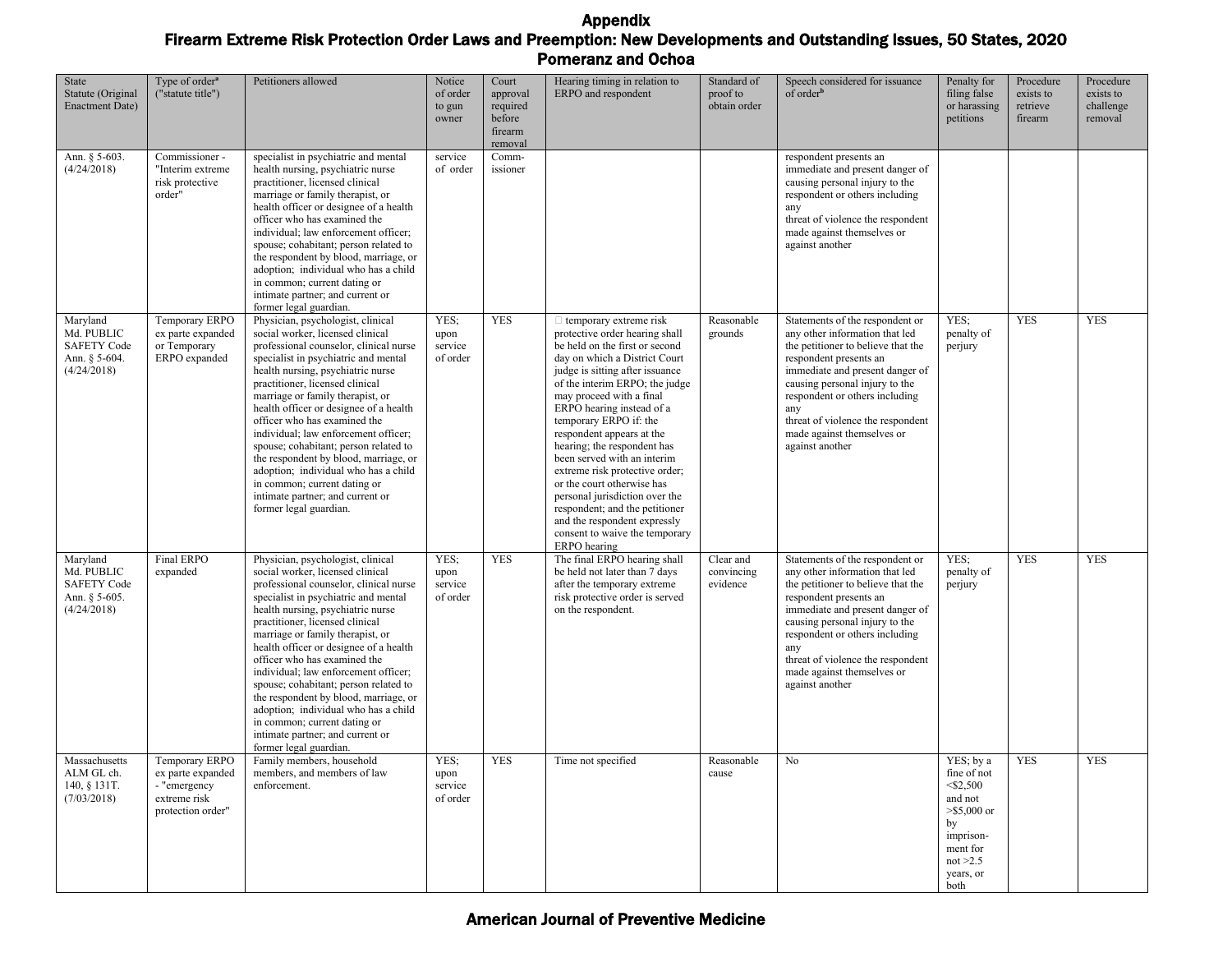| State<br>Statute (Original<br><b>Enactment Date)</b>          | Type of order <sup>a</sup><br>("statute title")                                                               | Petitioners allowed                                                                                                                                                                                          | Notice<br>of order<br>to gun<br>owner | Court<br>approval<br>required<br>before<br>firearm<br>removal | Hearing timing in relation to<br>ERPO and respondent                                                                                                                                                                                                   | Standard of<br>proof to<br>obtain order | Speech considered for issuance<br>of order <sup>b</sup>                                                                                                                                                                                                                                                                                                                        | Penalty for<br>filing false<br>or harassing<br>petitions                                                                              | Procedure<br>exists to<br>retrieve<br>firearm | Procedure<br>exists to<br>challenge<br>removal |
|---------------------------------------------------------------|---------------------------------------------------------------------------------------------------------------|--------------------------------------------------------------------------------------------------------------------------------------------------------------------------------------------------------------|---------------------------------------|---------------------------------------------------------------|--------------------------------------------------------------------------------------------------------------------------------------------------------------------------------------------------------------------------------------------------------|-----------------------------------------|--------------------------------------------------------------------------------------------------------------------------------------------------------------------------------------------------------------------------------------------------------------------------------------------------------------------------------------------------------------------------------|---------------------------------------------------------------------------------------------------------------------------------------|-----------------------------------------------|------------------------------------------------|
| Massachusetts<br>ALM GL ch.<br>140, §§ 131R-S.<br>(7/03/2018) | Final ERPO<br>expanded                                                                                        | Family members, household<br>members, and members of law<br>enforcement.                                                                                                                                     | YES:<br>upon<br>service<br>of order   | <b>YES</b>                                                    | Within 10 days of receipt of a<br>petition                                                                                                                                                                                                             | Prepon-<br>derance of<br>the evidence   | No                                                                                                                                                                                                                                                                                                                                                                             | YES; by a<br>fine of not<br>$<$ \$2,500<br>and not<br>$> $5,000$ or<br>by<br>imprison-<br>ment for<br>not $>2.5$<br>years, or<br>both | <b>YES</b>                                    | <b>YES</b>                                     |
| Nevada<br>Nev. Rev. Stat.<br>Ann. § 33.570.<br>(6/12/2019)    | Temporary ERPO<br>ex parte expanded<br>- "Ex parte Order<br>for Protection<br>Against High-<br>Risk Behavior" | Law enforcement officer, family<br>member, and household member.                                                                                                                                             | YES;<br>upon<br>service<br>of order   | <b>YES</b>                                                    | The court shall hold a hearing<br>on the ex parte order and shall<br>issue or deny the ex parte order<br>on the day the verified<br>application is filed or the<br>judicial day immediately<br>following the day the verified<br>application is filed. | Prepon-<br>derance of<br>the evidence   | Threatens the use of physical<br>force against another person;<br>communicates a threat of<br>imminent violence toward<br>themselves or another person;<br>pattern of threats of violence<br>against themselves or another<br>person, including, without<br>limitation, threats of violence<br>that have caused another person<br>to be in reasonable fear of<br>physical harm | YES:<br>mis-<br>demeanor                                                                                                              | <b>YES</b>                                    | <b>YES</b>                                     |
| Nevada<br>Nev. Rev. Stat.<br>Ann. § 33.580.<br>(6/14/2019)    | <b>Final ERPO</b><br>expanded -<br>"Extended Order<br>for Protection<br>Against High-<br>Risk Behavior"       | Law enforcement officer, family<br>member, and household member.                                                                                                                                             | YES:<br>upon<br>service<br>of order   | <b>YES</b>                                                    | A hearing on an application for<br>an extended order must be held<br>within 7 calendar days after the<br>date on which the application<br>for the extended order is filed.                                                                             | Clear and<br>convincing<br>evidence     | Threatens the use of physical<br>force against another person;<br>communicates a threat of<br>imminent violence toward<br>themselves or another person;<br>pattern of threats of violence<br>against themselves or another<br>person, including, without<br>limitation, threats of violence<br>that have caused another person<br>to be in reasonable fear of<br>physical harm | YES:<br>mis-<br>demeanor                                                                                                              | <b>YES</b>                                    | <b>YES</b>                                     |
| New Jersey<br>N.J. Stat. $\S$<br>2C:58-23.<br>(6/13/2018)     | Temporary ERPO<br>ex parte expanded                                                                           | Family members, household<br>members, and members of law<br>enforcement.                                                                                                                                     | Yes;<br>upon<br>service<br>of order   | <b>YES</b>                                                    | Time not specified                                                                                                                                                                                                                                     | Good cause                              | History of threat of violence<br>directed toward self or others;<br>history of threatened use of<br>physical force against another<br>person                                                                                                                                                                                                                                   | NO                                                                                                                                    | <b>YES</b>                                    | <b>YES</b>                                     |
| New Jersey<br>N.J. Stat. $\S$<br>2C:58-24.<br>(6/13/2018)     | Final ERPO<br>expanded                                                                                        | Family members, household<br>members, and members of law<br>enforcement.                                                                                                                                     | YES:<br>upon<br>service<br>of order   | <b>YES</b>                                                    | Within 10 days of the filing of<br>a petition                                                                                                                                                                                                          | Prepon-<br>derance of<br>the evidence   | History of threat of violence<br>directed toward self or others;<br>history of threatened use of<br>physical force against another<br>person                                                                                                                                                                                                                                   | NO                                                                                                                                    | <b>YES</b>                                    | <b>YES</b>                                     |
| New Mexico<br>N.M. Stat. Ann.<br>$§$ 40-17-6.<br>(2/25/2020)  | Temporary ERPO<br>- "Petition for<br>temporary<br>extreme risk<br>firearm protection<br>order"                | Law enforcement officer employed<br>by a law enforcement agency; or if<br>the respondent is a law enforcement<br>officer, the petition shall be filed by<br>the district attorney or the attorney<br>general | YES;<br>upon<br>service<br>of order   | <b>YES</b>                                                    | Time not specified                                                                                                                                                                                                                                     | Probable<br>cause                       | Specific statements that support<br>the belief that the respondent<br>poses a significant danger of<br>causing imminent personal<br>injury to self or others by having<br>in the respondent's custody or<br>control or by purchasing,<br>possessing or receiving a firearm                                                                                                     | YES:<br>penalty of<br>perjury                                                                                                         | <b>YES</b>                                    | <b>YES</b>                                     |
| New Mexico<br>N.M. Stat. Ann.<br>$§$ 40-17-8.<br>(2/25/2020)  | Final ERPO -<br>"One-year<br>extreme risk<br>firearm protection<br>order"                                     | Law enforcement officer employed<br>by a law enforcement agency; or if<br>the respondent is a law enforcement<br>officer, the petition shall be filed by<br>the district attorney or the attorney<br>general | YES;<br>upon<br>service<br>of order   | <b>YES</b>                                                    | Within 10 days of the issuance<br>of a temporary ERPO                                                                                                                                                                                                  | Prepon-<br>derance of<br>the evidence   | Specific statements that support<br>the belief that the respondent<br>poses a significant danger of<br>causing imminent personal<br>injury to self or others by having<br>in the respondent's custody or                                                                                                                                                                       | YES:<br>penalty of<br>perjury                                                                                                         | <b>YES</b>                                    | <b>YES</b>                                     |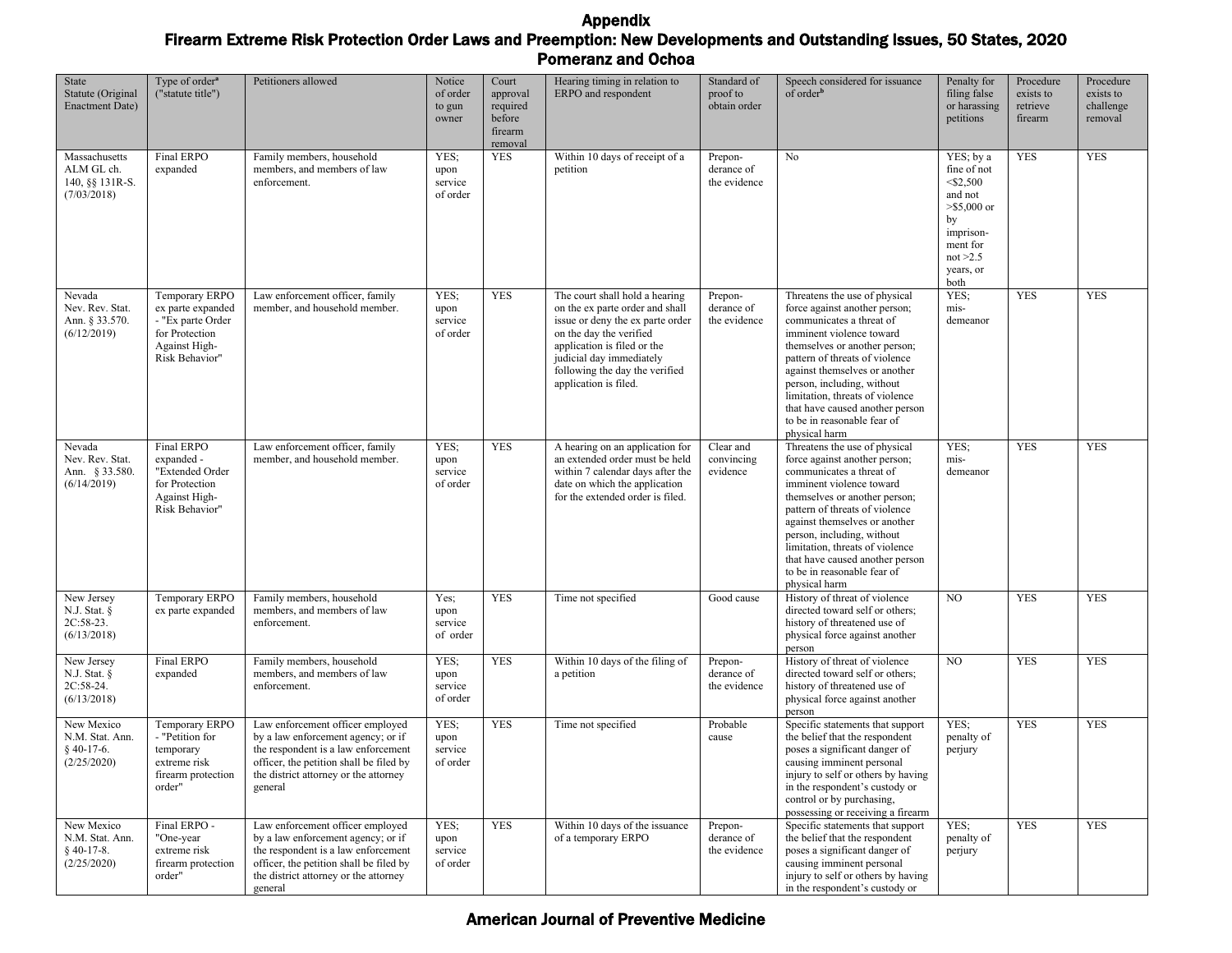| State<br>Statute (Original<br><b>Enactment Date)</b>          | Type of order <sup>a</sup><br>("statute title")                      | Petitioners allowed                                                                                                                                                                                                                                                 | Notice<br>of order<br>to gun<br>owner      | Court<br>approval<br>required<br>before<br>firearm<br>removal | Hearing timing in relation to<br>ERPO and respondent                                                                                                                                                                                                                                                                                    | Standard of<br>proof to<br>obtain order | Speech considered for issuance<br>of order <sup>b</sup>                                                                                                                                                                                                                                                                                                                                                                                                                                                                                                                                                                                                               | Penalty for<br>filing false<br>or harassing<br>petitions                                                                    | Procedure<br>exists to<br>retrieve<br>firearm | Procedure<br>exists to<br>challenge<br>removal |
|---------------------------------------------------------------|----------------------------------------------------------------------|---------------------------------------------------------------------------------------------------------------------------------------------------------------------------------------------------------------------------------------------------------------------|--------------------------------------------|---------------------------------------------------------------|-----------------------------------------------------------------------------------------------------------------------------------------------------------------------------------------------------------------------------------------------------------------------------------------------------------------------------------------|-----------------------------------------|-----------------------------------------------------------------------------------------------------------------------------------------------------------------------------------------------------------------------------------------------------------------------------------------------------------------------------------------------------------------------------------------------------------------------------------------------------------------------------------------------------------------------------------------------------------------------------------------------------------------------------------------------------------------------|-----------------------------------------------------------------------------------------------------------------------------|-----------------------------------------------|------------------------------------------------|
|                                                               |                                                                      |                                                                                                                                                                                                                                                                     |                                            |                                                               |                                                                                                                                                                                                                                                                                                                                         |                                         | control or by purchasing,<br>possessing or receiving a firearm                                                                                                                                                                                                                                                                                                                                                                                                                                                                                                                                                                                                        |                                                                                                                             |                                               |                                                |
| New York<br>NY CLS CPLR<br>§ 6342.<br>(2/25/2019)             | Temporary ERPO<br>ex parte expanded<br>or Temporary<br>ERPO expanded | Police officer or district attorney with<br>jurisdiction in the county or city<br>where respondent resides; family or<br>household member; school<br>administrator or their designee (e.g.,<br>guidance counselor, psychologist,<br>social worker, nurse, teacher). | YES;<br>upon<br>service<br>of order        | <b>YES</b>                                                    | Application for a temporary<br>order shall be determined in<br>writing on the same day the<br>application is filed.                                                                                                                                                                                                                     | Probable<br>cause                       | A threat of violence or use of<br>physical force directed toward<br>self, the petitioner, or another<br>person                                                                                                                                                                                                                                                                                                                                                                                                                                                                                                                                                        | YES:<br>penalty of<br>perjury                                                                                               | <b>YES</b>                                    | <b>YES</b>                                     |
| New York<br>NY CLS CPLR<br>§ 6343.<br>(2/25/2019)             | <b>Final ERPO</b><br>expanded                                        | Police officer or district attorney with<br>jurisdiction in the county or city<br>where respondent resides; family or<br>household member; school<br>administrator or their designee (e.g.,<br>guidance counselor, psychologist,<br>social worker, nurse, teacher). | YES;<br>upon<br>service<br>of the<br>order | <b>YES</b>                                                    | No sooner than 3 business days<br>nor later than 6 business days<br>after service of a temporary<br>ERPO and, alternatively, no<br>later than 10 business days<br>after service of an application<br>where no temporary ERPO has<br>been issued, supreme court<br>shall hold a hearing to<br>determine whether to issue a<br>final ERPO | Clear and<br>convincing<br>evidence     | A threat of violence or use of<br>physical force directed toward<br>self, the petitioner, or another<br>person                                                                                                                                                                                                                                                                                                                                                                                                                                                                                                                                                        | YES:<br>penalty of<br>perjury                                                                                               | <b>YES</b>                                    | <b>YES</b>                                     |
| Oregon<br>ORS § 166.527.<br>(8/15/2017)                       | Temporary ERPO<br>ex parte expanded                                  | A law enforcement officer or a<br>family or household member of a<br>person.                                                                                                                                                                                        | YES:<br>upon<br>service<br>of order        | <b>YES</b>                                                    | An ERPO petition shall be<br>heard by the court and issued<br>or denied on the same day the<br>petition is submitted to the<br>court or on the judicial<br>business day immediately<br>following the day the petition<br>is filed.                                                                                                      | Clear and<br>convincing<br>evidence     | History of suicide threats;<br>history of threatened use of<br>physical force by the respondent<br>against another person                                                                                                                                                                                                                                                                                                                                                                                                                                                                                                                                             | YES;<br>class A<br>mis-<br>demeanor                                                                                         | <b>YES</b>                                    | <b>YES</b>                                     |
| Oregon<br>ORS § 166.527.<br>(8/15/2017)                       | Final ERPO<br>expanded                                               | A law enforcement officer or a<br>family or household member of a<br>person.                                                                                                                                                                                        | YES;<br>upon<br>service<br>of order        | <b>YES</b>                                                    | The hearing shall occur within<br>21 days of the request; if<br>respondent fails to request a<br>hearing within 30 days, the<br>order is confirmed and is<br>effective for one year.                                                                                                                                                    | Clear and<br>convincing<br>evidence     | History of suicide threats;<br>history of threatened use of<br>physical force by the respondent<br>against another person                                                                                                                                                                                                                                                                                                                                                                                                                                                                                                                                             | YES:<br>class A<br>mis-<br>demeanor                                                                                         | <b>YES</b>                                    | <b>YES</b>                                     |
| Rhode Island<br>R.I. Gen. Law<br>$§ 8-8.3-4.$<br>(6/01/2018)  | Temporary ERPO<br>ex parte                                           | Law enforcement                                                                                                                                                                                                                                                     | YES:<br>upon<br>delivery<br>of order       | <b>YES</b>                                                    | Time not specified                                                                                                                                                                                                                                                                                                                      | Probable<br>cause                       | Specific statements that support<br>the belief that respondent poses<br>a significant danger of causing<br>imminent personal injury to self<br>or others by having in their<br>custody or control, or by<br>purchasing, possessing, or<br>receiving, a firearm; a recent<br>threat of violence by respondent<br>against self or others, regardless<br>of whether threat involves a<br>firearm; a pattern of threats of<br>violence within past 12 months,<br>such as threats of violence<br>against self or others; unlawful,<br>threatening, or reckless use or<br>brandishing of a firearm by<br>respondent, including, act taken<br>or displayed via social media. | YES;<br>felony<br>punished by<br>imprison-<br>ment for<br>not > 5<br>years, or a<br>fine of not<br>$>$ \$5,000, or<br>both. | <b>YES</b>                                    | <b>YES</b>                                     |
| Rhode Island<br>R.I. Gen. Laws<br>$§ 8-8.3-5.$<br>(6/01/2018) | Final ERPO                                                           | Law enforcement                                                                                                                                                                                                                                                     | YES:<br>upon<br>delivery<br>of order       | <b>YES</b>                                                    | Within 14 days of the issuance<br>of a temporary ERPO                                                                                                                                                                                                                                                                                   | Clear and<br>convincing<br>evidence     | Specific statements that support<br>the belief that respondent poses<br>a significant danger of causing<br>imminent personal injury to self<br>or others by having in their<br>custody or control, or by                                                                                                                                                                                                                                                                                                                                                                                                                                                              | YES;<br>felony<br>punished by<br>imprison-<br>ment for<br>not > 5                                                           | <b>YES</b>                                    | <b>YES</b>                                     |

# American Journal of Preventive Medicine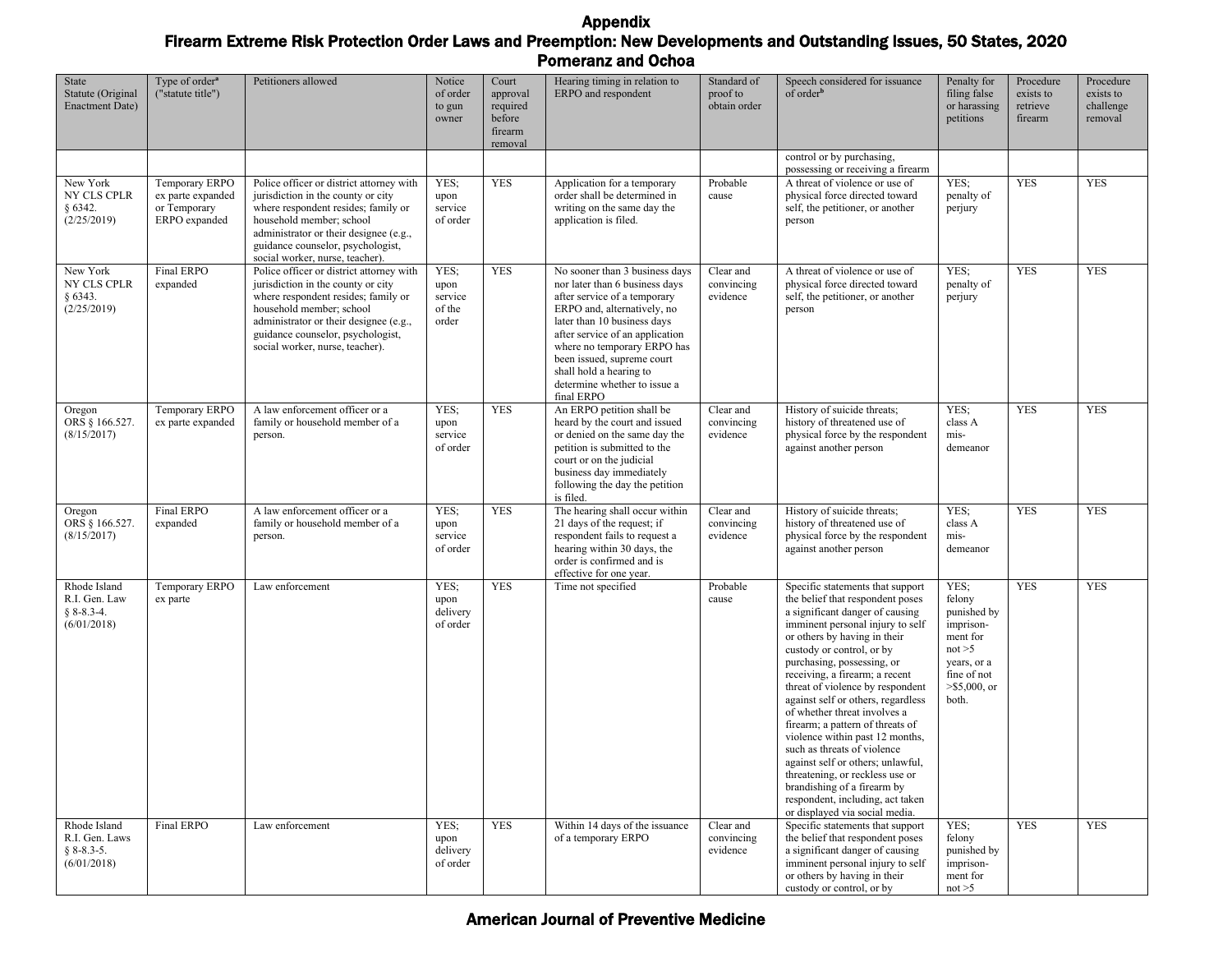| State<br>Statute (Original<br><b>Enactment Date)</b>                                                                   | Type of order <sup>a</sup><br>("statute title")             | Petitioners allowed                                                      | Notice<br>of order<br>to gun<br>owner | Court<br>approval<br>required<br>before<br>firearm<br>removal | Hearing timing in relation to<br>ERPO and respondent                                                                                                                                                   | Standard of<br>proof to<br>obtain order | Speech considered for issuance<br>of order <sup>b</sup>                                                                                                                                                                                                                                                                                                                                                                                                   | Penalty for<br>filing false<br>or harassing<br>petitions                                                     | Procedure<br>exists to<br>retrieve<br>firearm | Procedure<br>exists to<br>challenge<br>removal |
|------------------------------------------------------------------------------------------------------------------------|-------------------------------------------------------------|--------------------------------------------------------------------------|---------------------------------------|---------------------------------------------------------------|--------------------------------------------------------------------------------------------------------------------------------------------------------------------------------------------------------|-----------------------------------------|-----------------------------------------------------------------------------------------------------------------------------------------------------------------------------------------------------------------------------------------------------------------------------------------------------------------------------------------------------------------------------------------------------------------------------------------------------------|--------------------------------------------------------------------------------------------------------------|-----------------------------------------------|------------------------------------------------|
|                                                                                                                        |                                                             |                                                                          |                                       |                                                               |                                                                                                                                                                                                        |                                         | purchasing, possessing, or<br>receiving, a firearm; a recent<br>threat of violence by respondent<br>against self or others, regardless<br>of whether threat involves a<br>firearm; a pattern of threats of<br>violence within past 12 months,<br>such as threats of violence<br>against self or others; unlawful,<br>threatening, or reckless use or<br>brandishing of a firearm by<br>respondent, including, act taken<br>or displayed via social media. | years, or a<br>fine of not<br>$> $5,000$ , or<br>both.                                                       |                                               |                                                |
| Vermont<br>13 V.S.A. §<br>4054.<br>(4/11/2018)                                                                         | Temporary ERPO<br>ex parte -<br>"emergency<br>relief"       | A State's Attorney or the Office of<br>the Attorney General              | YES;<br>upon<br>service<br>of order   | <b>YES</b>                                                    | Time not specified                                                                                                                                                                                     | Prepon-<br>derance of<br>the evidence   | Threats that have placed others<br>in reasonable fear of physical<br>harm to themselves; threatened<br>suicide or serious bodily harm to<br>self.                                                                                                                                                                                                                                                                                                         | YES; crime<br>subject to<br>imprison-<br>ment not $>1$<br>year, or a<br>fine not<br>$> $1,000$ , or<br>both. | <b>YES</b>                                    | <b>YES</b>                                     |
| Vermont<br>13 V.S.A. $\S$<br>4053.<br>(4/11/2018)                                                                      | Final ERPO                                                  | A State's Attorney or the Office of<br>the Attorney General              | YES;<br>upon<br>notice of<br>order    | <b>YES</b>                                                    | Within 14 days after the<br>issuance of a temporary ex<br>parte ERPO                                                                                                                                   | Clear and<br>convincing<br>evidence     | Threats that have placed others<br>in reasonable fear of physical<br>harm to themselves; threatened<br>suicide or serious bodily harm to<br>self.                                                                                                                                                                                                                                                                                                         | YES; crime<br>subject to<br>imprison-<br>ment not $>1$<br>year, or a<br>fine not<br>$> $1,000$ , or<br>both. | <b>YES</b>                                    | <b>YES</b>                                     |
| Virginia<br>Va. Code Ann. §<br>19.2-152.13.<br>(4/8/2020)                                                              | ERPO ex parte -<br>"Emergency<br>substantial risk<br>order" | An attorney for the Commonwealth<br>or a law-enforcement officer         | YES:<br>upon<br>service<br>of order   | <b>YES</b>                                                    | Time not specified                                                                                                                                                                                     | Probable<br>cause                       | Threat directed toward self or<br>another person that results in<br>bodily injury or places one in<br>reasonable apprehension of<br>death, sexual assault, or bodily<br>injury.                                                                                                                                                                                                                                                                           | YES:<br>class 1 mis-<br>demeanor                                                                             | <b>YES</b>                                    | <b>YES</b>                                     |
| Virginia<br>Va. Code Ann. §<br>19.2-152.14.<br>(4/8/2020)                                                              | Final ERPO -<br>"substantial risk<br>order"                 | An attorney for the Commonwealth<br>or a law-enforcement officer         | YES:<br>upon<br>service<br>of order   | <b>YES</b>                                                    | Not later than 14 days after the<br>issuance of an emergency<br>substantial risk order                                                                                                                 | Clear and<br>convincing<br>evidence     | Threat directed toward self or<br>another person that results in<br>bodily injury or places one in<br>reasonable apprehension of<br>death, sexual assault, or bodily<br>injury.                                                                                                                                                                                                                                                                           | YES:<br>class 1 mis-<br>demeanor                                                                             | <b>YES</b>                                    | <b>YES</b>                                     |
| Washington<br>Rev. Code<br>Wash. Sec.<br>7.94.050. (Ballot<br>Initiative<br>Measure No.<br>1491, approved<br>11/8/2016 | Temporary ERPO<br>ex parte expanded                         | Family members, household<br>members, and members of law<br>enforcement. | YES;<br>upon<br>service<br>of order   | <b>YES</b>                                                    | The court shall hold an ex<br>parte ERPO hearing in person<br>or by telephone on the day the<br>petition is filed or on the<br>judicial day immediately<br>following the day the petition<br>is filed. | Reasonable<br>cause                     | Specific statements that give rise<br>to a reasonable fear of future<br>dangerous acts                                                                                                                                                                                                                                                                                                                                                                    | YES:<br>gross mis-<br>demeanor.                                                                              | <b>YES</b>                                    | <b>YES</b>                                     |
| Washington<br>Rev. Code<br>Wash. Sec.<br>7.94.040. (Ballot<br>Initiative<br>Measure No.<br>1491, approved<br>11/8/2016 | <b>Final ERPO</b><br>expanded                               | Family members, household<br>members, and members of law<br>enforcement. | YES;<br>upon<br>service<br>of order   | <b>YES</b>                                                    | The court shall schedule a<br>hearing within 14 days of the<br>issuance of an ex parte ERPO                                                                                                            | Prepon-<br>derance of<br>the evidence   | Specific statements made by gun<br>owner including any threats of<br>violence against self or others,<br>threats of violence within the<br>past 12 months against self or<br>others, and history of use,<br>attempted use, or threatened use<br>of physical force by gun owner<br>against another person.                                                                                                                                                 | YES:<br>gross mis-<br>demeanor.                                                                              | <b>YES</b>                                    | <b>YES</b>                                     |